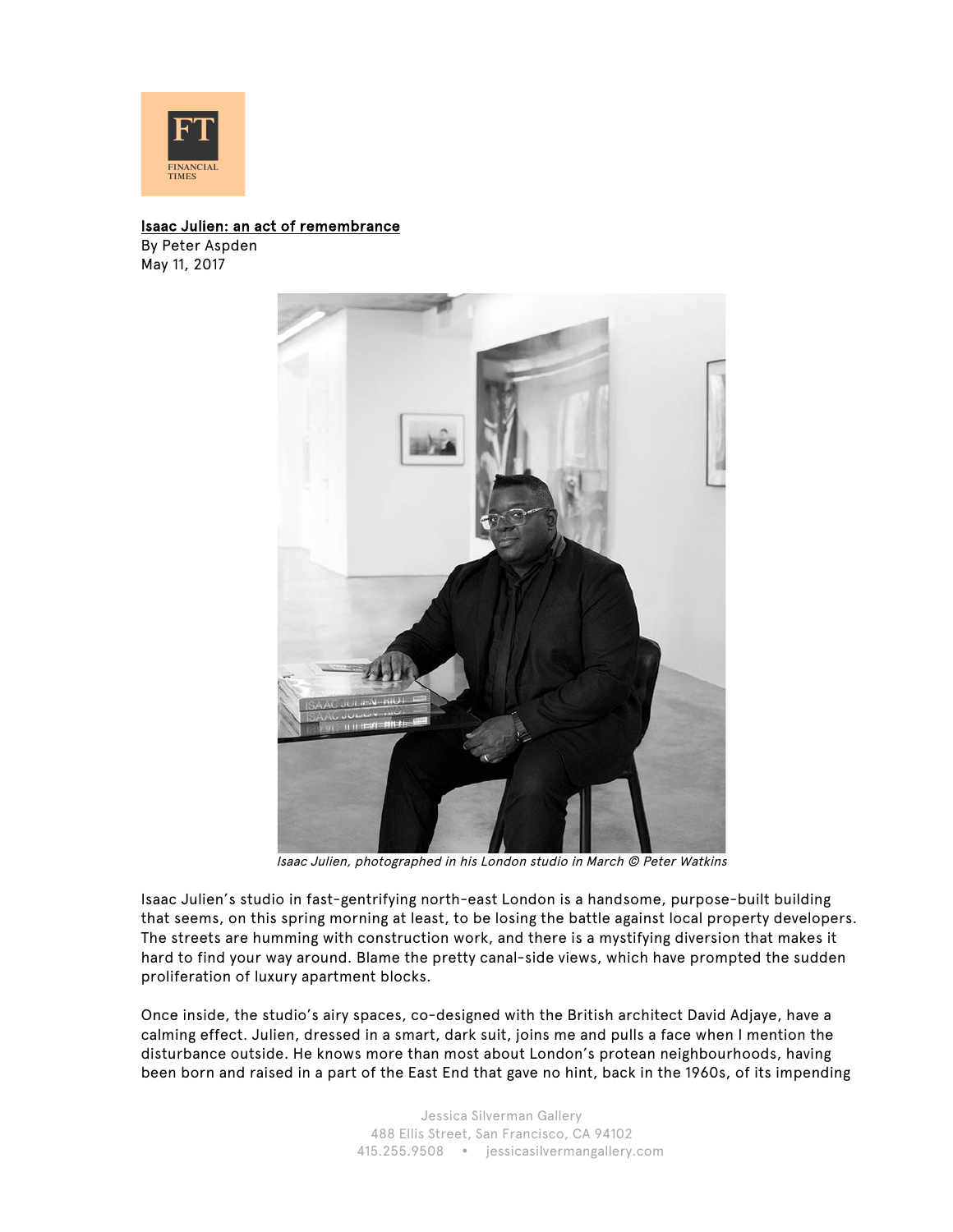transformation of status, from social problem to urban luxury.

We sit in a space that is surrounded by books: difficult, thick books, the type that I remember from student friends who were studying European philosophy. I start counting the number of volumes on Jean-Luc Godard, cinema's master of stylish impenetrability, which crowd one of the higher shelves: there are more than 20.

Julien is in good spirits: he is putting the final touches to an exhibition of works that spring from what he describes as his "pivotal" and certainly best-known piece, Looking for Langston, the short film he made nearly 30 years ago on the black American poet Langston Hughes. Around the studio there are giant black-and-white photographic prints from the film, as well as assorted archival material, storyboards and Polaroids, that will shortly be on display at Victoria Miro gallery, and at Photo London.

Looking for Langston, made in 1989, five years after Julien's graduation from Saint Martin's art college, was the artist's breakthrough work, acclaimed for its oneiric, poetic qualities (Godard would surely have approved) and going on to become a canonical work in the field of African-American and queer studies in US education.



A still image from 'Looking for Langston' on display in the studio © Peter Watkins

Jessica Silverman Gallery 488 Ellis Street, San Francisco, CA 94102 415.255.9508 jessicasilvermangallery.com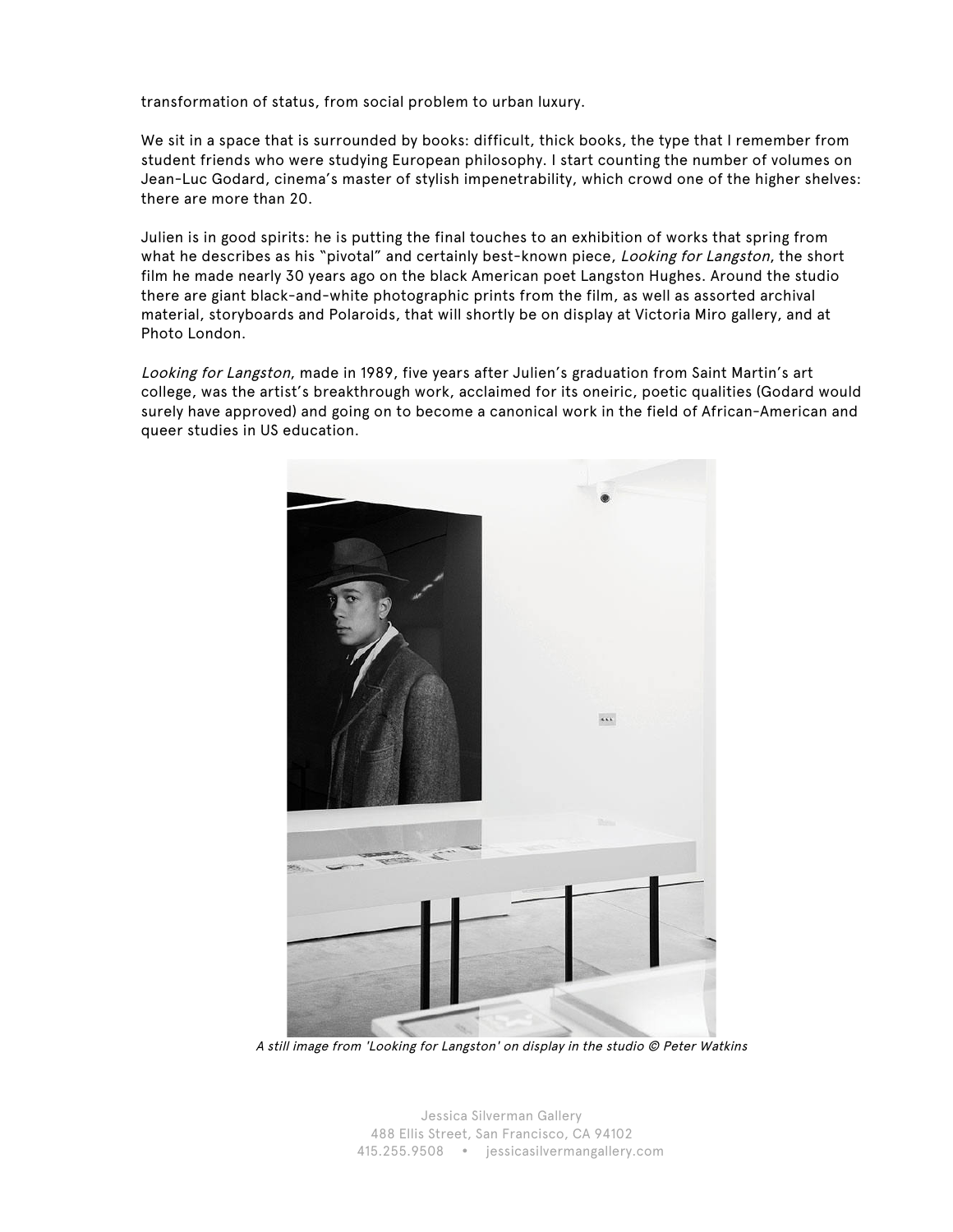Using a visual style described by Glenn Lowry, director of New York's Museum of Modern Art, as "lushly, swimmingly sensual", Julien turned his investigation into Hughes's work into an essay on black desire and sexuality, set during the Harlem Renaissance of the 1920s.

What, I ask him, prompted the renewal of interest in the film today? It came, he says, when he was writing a chapter on the film in his 2013 autobiographical book Riot, which gave him pause for "some self-reflection". The film was made at a time of political and cultural tumult.

"And I feel, and I have felt for some time, that there are certain resonances that apply today. "And it is also an act of remembrance. This was the time of the Aids crisis, and some of the people in the film are no longer with us. It felt like time to bring some of their voices to the fore. It is a portrait of the communities I was part of in London at that time. The arts community, and the queer community. There are a lot of histories mixed up in that work, which are metaphors. When it came out, it was quite controversial, because it tackled this enigma of Hughes's sexuality [the poet was widely thought to be gay, though he never came out]. So it was widely discussed among black intellectuals."

The new prints have been produced using a combination of digital and analogue pre- and postproduction techniques, giving them a rich, cinematic sheen. The return to analogue technology was satisfying to work with, says Julien. "Not that I am fetishising that. I am not Tacita Dean! But I've been involved in photography for a long time, and for the last seven years, something has been missing from our culture — that tactile thing, the grain." He remains wary of the polemical positions that surround the digital-versus-analogue divide. "There are so many different camps," he says. Which is he in? "I am probably a bit transgressive. I see myself in lots of different camps."

One of the impacts of Looking for Langston was to inspire a refocusing on the Harlem Renaissance, the movement that spawned poets, musicians and artists who have remained criminally underrecognised, I suggest. As if to prove my point, Julien instantly names one: "James Van Der Zee. A great photographer. Those pictures of black subjects in mourning, in funeral parlours. They influenced me very much. They have always haunted me, and still do to some extent."

I ask if he was aware of the movement when he was at college. "I was really looking for this thing that could be called black modernism. The Harlem Renaissance was a mix of different modernisms. But it was a focal point. With [Looking for Langston] I was trying to draw together all these things that seemed incoherent, and give them a certain coherence, at least visually."

\*\*\*

Julien was born in 1960, the eldest of five children of parents who had come to London from St Lucia. He assumed an early carer role to his siblings, as both his parents worked on the night shift, and was labelled "secretary boy" at school, for his willingness to study more seriously than his schoolmates. He was determined to go to art college, and took a pre-foundation course in which he made his first (now lost) video, How Gays Are Stereotyped in the Media. The work was well received, but he recalls the words of one of his teachers, who suggested that it would have been more interesting if he had addressed the subject of black gays in particular. "I didn't know they existed!" he says. "But it was a question that stayed in my mind for a very long time. In a way, it took me those nine years to get to Looking for Langston."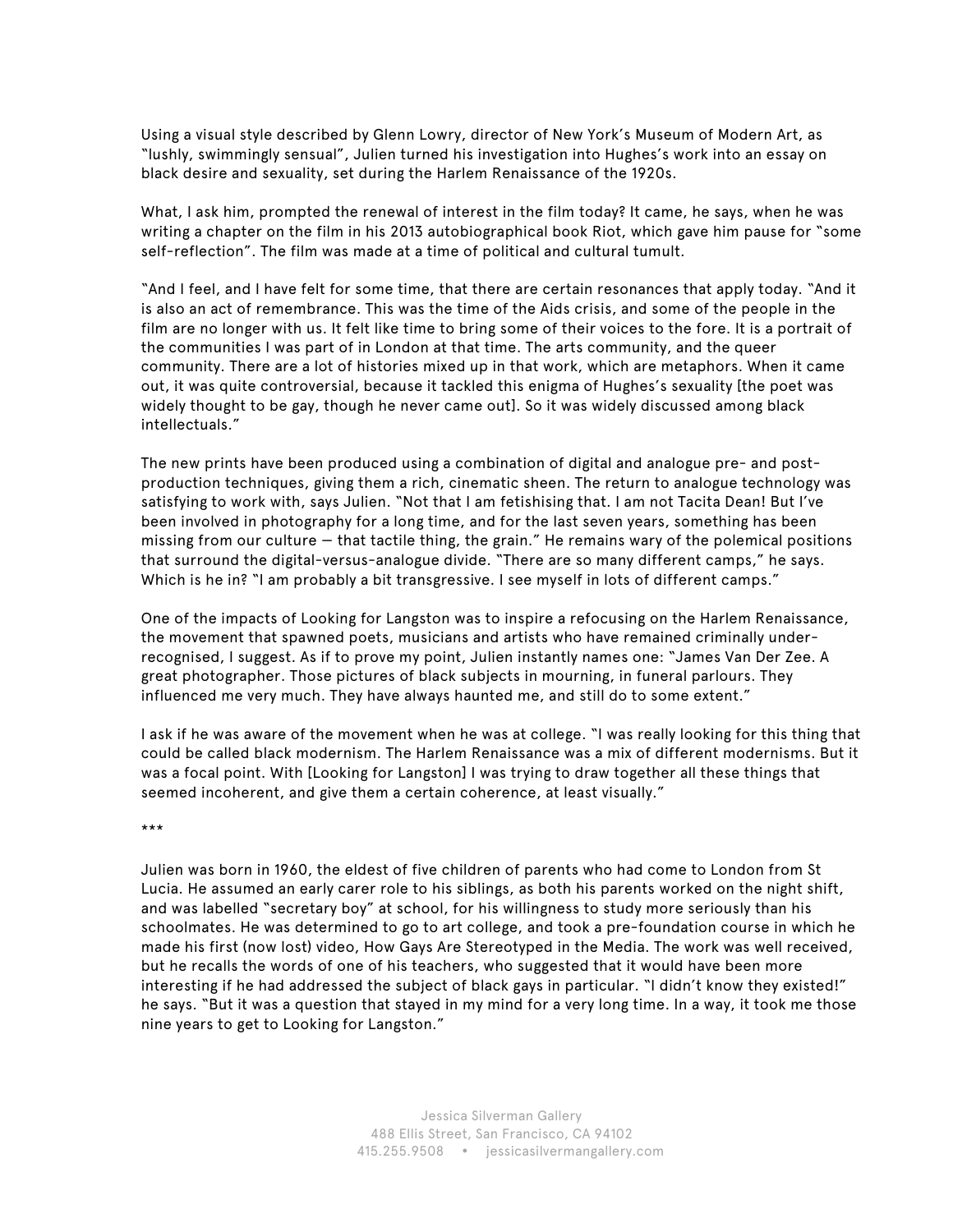

Pas de Deux with Roses, Looking for Langston film still, 1989

The film was notable for its refined and unashamedly beautiful aesthetic, which was not a fashionable trope of the time. "When you go to art school you learn about aesthetics and you begin to have all those kinds of debates," he wrote in Riot. "But when you grow up with an exterior world that is clearly ugly  $-$  a world that is degraded, that surrounds you with poverty  $-$  all that profoundly impacts your sensibilities. You actively want to involve yourself in appreciating the beautiful."

He seems to have found his artistic voice relatively easily for a gay, black east Londoner growing up in the muscular post-punk years of Thatcherism. "To some extent, I drew my own path. It is about following your intuitions. The day I released The Passion of Remembrance [his 1986 film], I remember going to a gallery in the West End to see Andy Warhol. He was definitely an influence, in terms of embracing the film world and the art world. I used to see him at the Embassy Club in Bond Street. And that is when I began to identify myself as an artist. Going to clubs, being involved in a certain gay coterie — the artists served as a model for what I wanted to do."

Julien's path took him towards more commercially mainstream cinema — his 1991 film Young Soul Rebels remains his most accessible work, winning a critics' prize at the Cannes Film Festival — but he has constantly turned back towards using film, and photography, in the context of galleries and installations. "It is so important to make things that resonate," he says. "I think sometimes as an artist you do feel the ramifications of some things that are happening before other people do."

He cites the example of his compelling three-screen video essay Western Union: small boats, made in 2007, which deals directly with the phenomenon of African migration to Sicily. The work has typically obtuse cinematic references — much of it is set in the Palazzo Valguarnera-Gangi in Palermo, which was a key location for Luchino Visconti's masterpiece The Leopard (1963) — yet the message makes itself felt more strongly than ever today (a single-screen version will be shown this month in the Diaspora Pavilion at this year's Venice Biennale).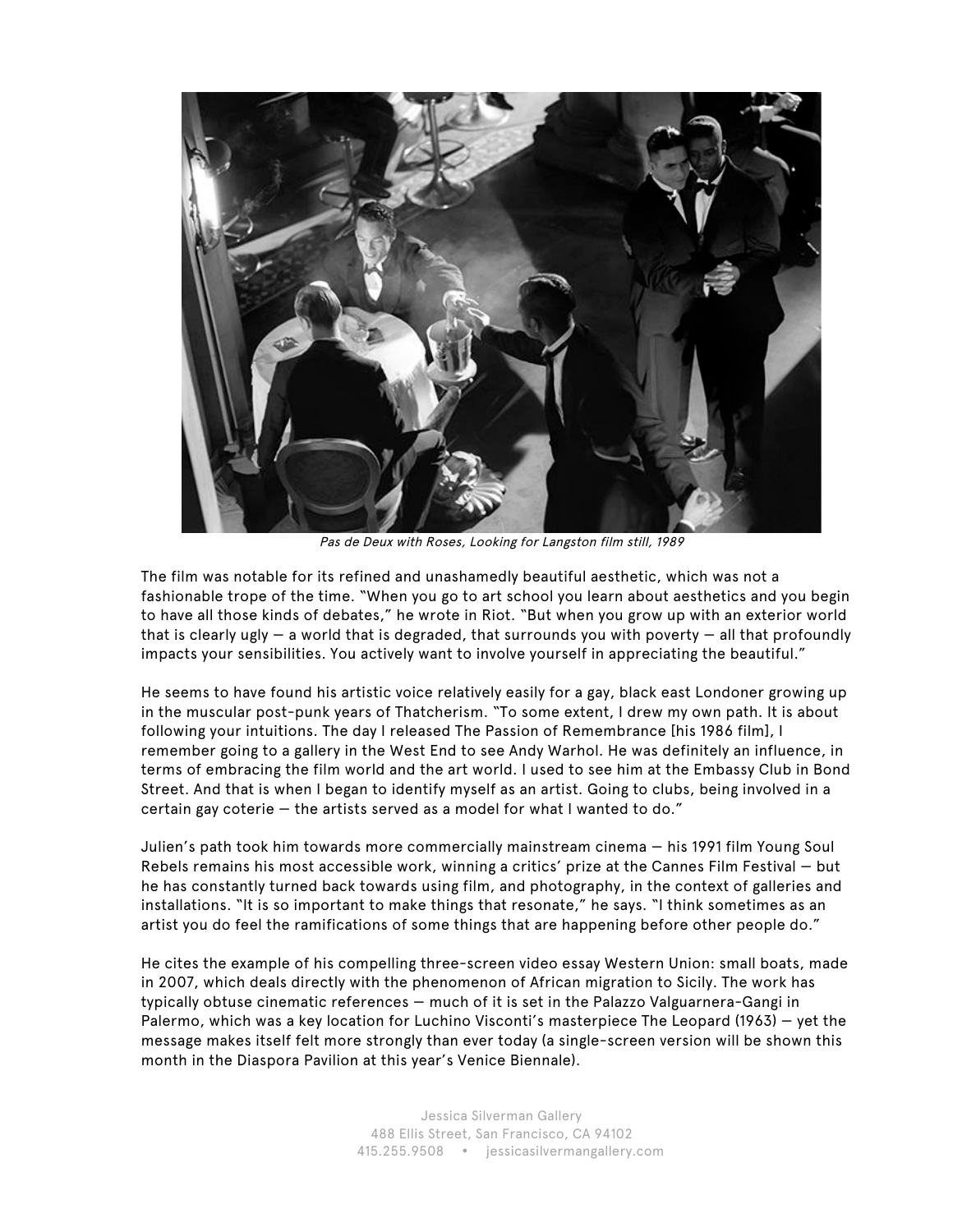"Ten years on, it has become a huge issue," says Julien. "It is a Brexit issue, basically. I remember very distinctly talking to colleagues in the early 1980s, discussing how you never really know when certain things — certain regimes — can return. The things that give relationships a certain equilibrium can be suddenly dismantled. I think we are in that moment now."

More recently, Julien has tackled the subject of money. In the seven-screen installation Playtime, his most formally complex work to date, six protagonists (including an art adviser played by the ubiquitous James Franco) connect with each other in the three cities of London, Reykjavik and Dubai. Julien says that the movement of capital and the effects of the 2008 crash in particular are the "big subject" of the decade. "And we are living with the ramifications now — the severe cuts that affect various communities, the idea that there is not enough to go around and that we have to put up the shutters."



Playtime', seven-screen installation, at Platform-L, Seoul, South Korea, March 2017 © Isaac Julien

I ask if he feels any responsibility as an artist to step up to the plate, in what might be called the Trump-Brexit era. He is ambivalent. "We tend to be constantly responding to things, rather than thinking about setting our own cultural agendas. The problem with political imperatives is that they can trap you. We spend a lot of time thinking about how to respond — but part of it is to build your own language. That is so important, and that is what we are losing." Because of social media, I ask? "It is not necessarily a progressive place," he says plainly.

Finally, in the wake of revisiting Looking for Langston, I wonder if he feels that there is another black cultural "moment" happening today: the success of Moonlight, surely the most artful Oscar-winner for many a year, of Paul Beatty's crackling Man Booker prizewinner The Sellout, and comedian Jordan Peele's Get Out, a playful essay on race disguised as a horror movie, seem to be establishing an exciting new tone in black culture. "I think you can feel it," he says. "There is this introspection that is taking place. But it is reverberating.